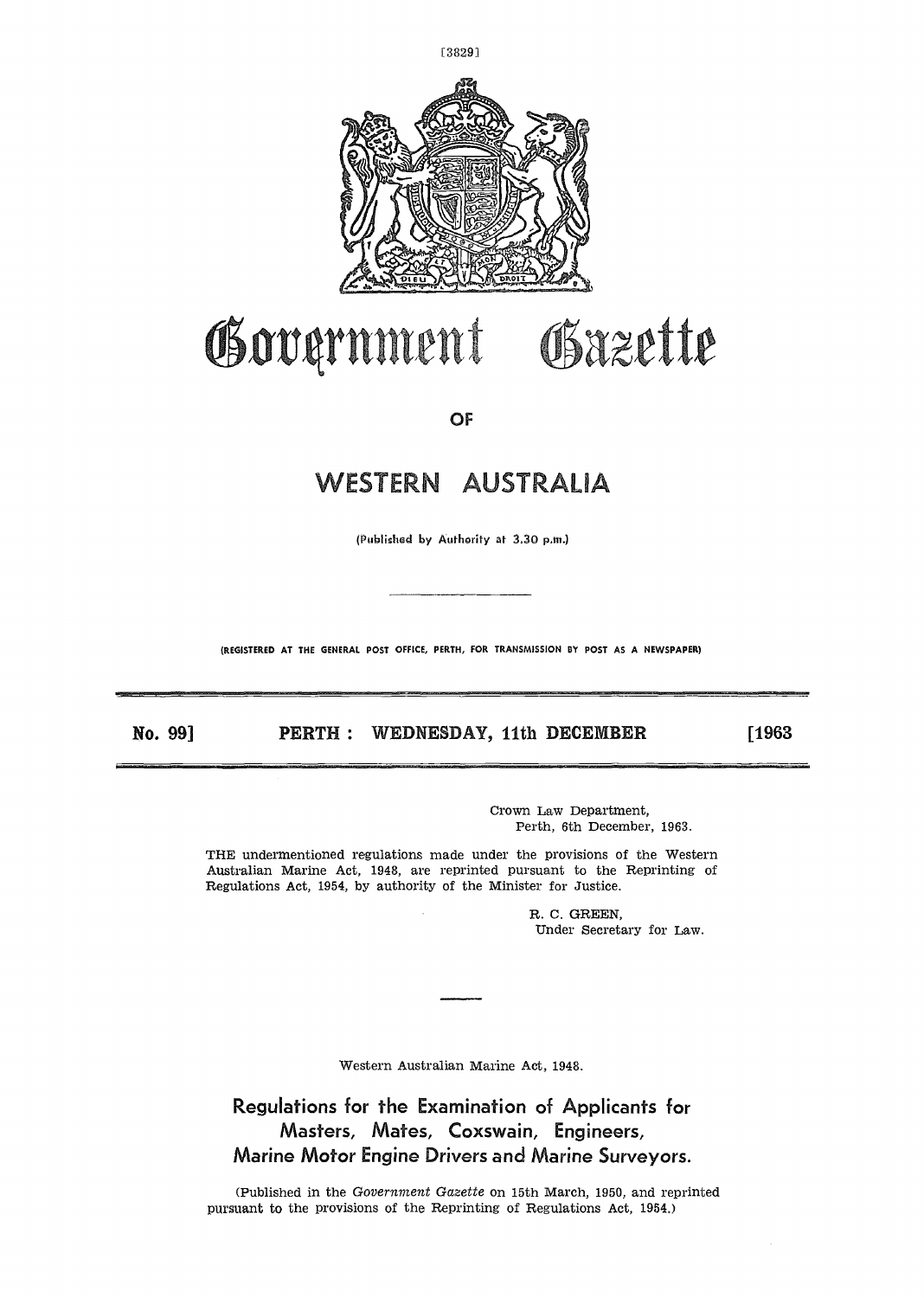Reprinted pursuant to the Reprinting of Regulations Act, 1954, by authority of the Minister dated 6th December, 1963.

(Published in the Government Gazette on the 15th March, 1950, and reprinted pursuant to section five of the Reprinting of Regulations Act, 1954.)

## WESTERN AUSTRALIAN MARINE ACT, 1948.

## REGULATIONS FOR THE EXAMINATION OF APPLICANTS FOR MASTERS, MATES, COXSWAIN, ENGINEERS, MARINE MOTOR ENGINE DRIVERS AND MARINE SURVEYORS.

## General.

(1) Examinations will be held on any day of the week excepting Saturdays, Sundays and public holidays at such times as may be appointed by the examiner.

(2) The application for examination must be made in writing on the required form and be accompanied by testimonials as to service, sobriety, experience, ability and good conduct and the prescribed fee.

(3) No applicant will be examined unless he is a British subject and if required the necessary proof must be produced.

# Mate of a Coast Trade Ship over 300 tons Gross Register.

(4) Candidates must be not less than 20 years of age, have served four years at sea and pass the examination in colours, also the Board of Trade sight test.

(5) In navigation and other subjects appertaining thereto, he must write a legible hand, understand the first five rules of arithmetic, and work out sums in the rules of compound addition, subtraction, multiplication and division. He must be able to take a bearing by compass, and be conversant with<br>the use of Mercator's chart, and be able to find, on either a "true" or<br>"magnetic" chart, the course to steer and the distance from one given posit to another; he must be able to find the ship's position on the chart from cross bearings of two objects; and from two bearings of the same object, the course and distance between the bearings being given, to find the distance of the ship from the object at the time of taking the second bearing; to work a day's work complete correcting the course for leeway, deviation and variation; to find the latitude by the meridian altitude of the sun; to find the true azimuth of the sun by the time azimuth or A.B.C. tables, the error of the compass, also the deviation, the variation being given; to find the error of 'the compass by land objects; and also to find the time of high water by the tide tables, and the approximate time of high water at any place, other than by the tide tables.

(6) He must also have a fair working knowledge and pass an examination in the International Code of Signals, Morse Code and Semaphore; and an oral examination in the use and adjustments of the sextant; the use and care of barometers, thermometers, hydrometers and chronometers; the markings, signs and abbreviations on charts; and also in keeping a ship's log.

(7) In seamanship and other subjects appertaining thereto, he must possess a thorough knowledge of the rule of the road as regards both steamers and sailing vessels, their regulation lights and fog and sound signals. He must be able to describe the signals of distress, and the signals to be made by ships wanting a pilot, and the liabilities and penalties incurred by the misuse of these signals; also the use and management of the rocket apparatus in the event of his vessel being stranded. He must be able to mark and use the lead and log lines, to moor and unmoor a vessel. He must also understand the construction, use and action of the bulkhead sluices, the engineroom telegraph, and be able to answer any other questions of a like nature appertaining to the duties of the mate of a coast tradeship, which the examiner may think proper to put to him.

 $\mathcal{L}$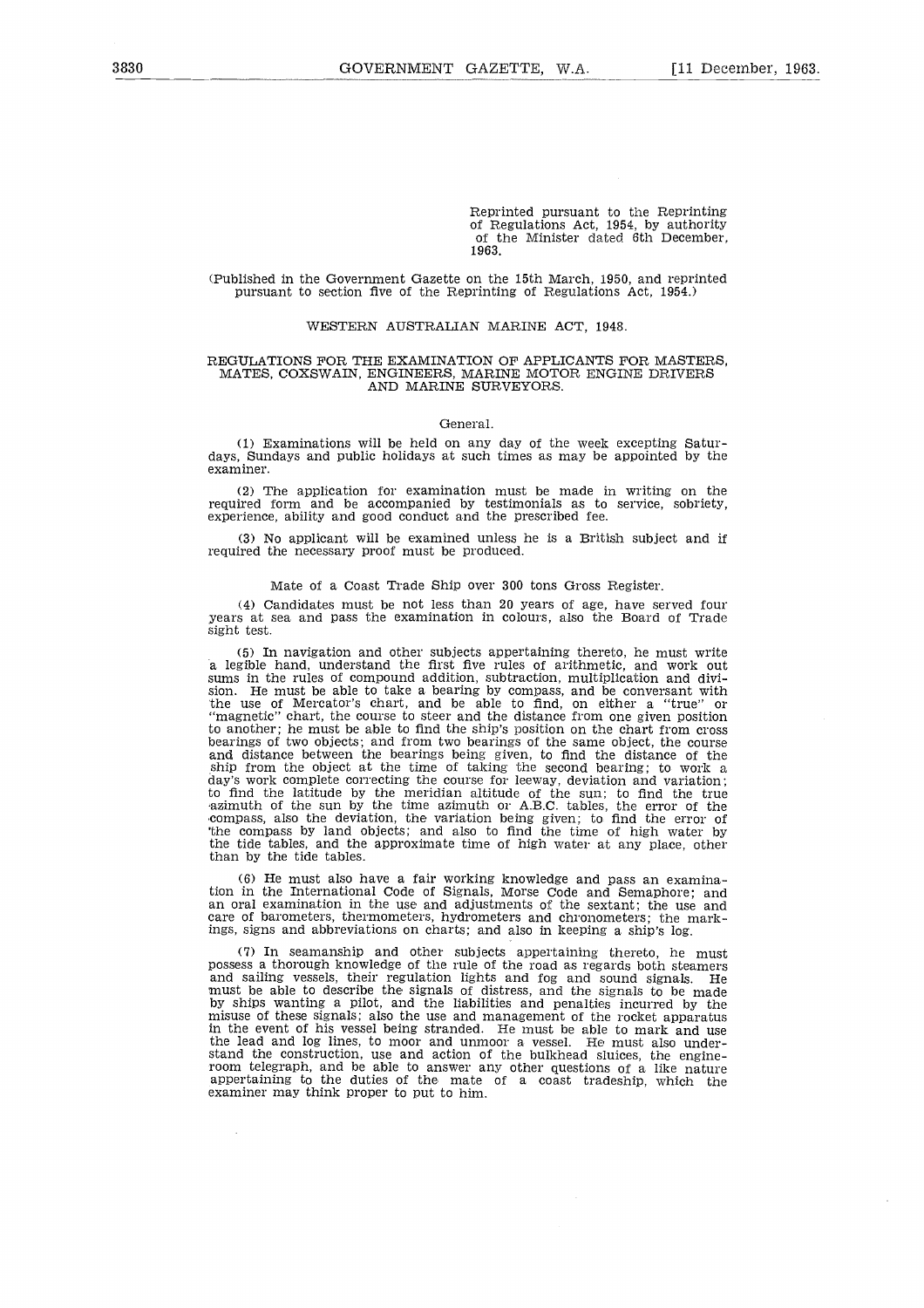(8) Candidates must be not less than 23 years of age and have served five years at sea, of which one year must have been as first or only mate in coast 'trade or second mate in foreign trade, during which service he must have been in possession of a mate's certificate for coast trade ships or of a second mate's certificate for foreign-going ships.

(9) He must pass the examination in colours, also the Board of Trade sight tests.

(10) In navigation and other subjects appertaining thereto, in addition to the qualifications required of a mate of a coast trade ship, a master will be required to find the current in the day's work when the position by observation is given; to compute the true course, and distance from one given position to another by Mercator's method, and also to determine the compass course, the deviation and variation being given; to find the true bearing of any heavenly body by means of azimuth, or amplitude or A.B.C. table; and from a compass bearing to determine compass error; to find the magnetic bearing of a distant object by swinging on equi-distant compass points; to compute a deviation table; to find latitude by meridian altitude of sun or star; to find longitude by chronometer from altitude of sun or star.

(11) In seamanship, in addition to the qualifications required of a mate of a coast trade ship, a master must understand how to rig a sea anchor, and ;what means to apply to keep a vessel with machinery disabled out of the trough of the sea, how to get a cast of the lead in heavy weather. He will be examined as to his resources for the preservation of the crew and passengers in the event of wreck, and the steps to be taken if his vessel is disabled and drifting towards a lee shore, and will be required to answer any other questions appertaining to the management of a coast trade vessel which the examiner may think necessary to put to him.

# Mate of a Coast Trade Ship Under 300 Tons Gross Register.

(12) Candidates must not be less than 19 years of age and have served three years at sea.

(13) He must pass the examination in colours, also the Board of Trade sight tests and show to the satisfaction of the examiner that he is able to read and write English and to spell correctly, and to work sums in addition, subtraction, multiplication and division, involving the use of the tables of money, length, avoirdupois and time.

(14) In navigation, he will be required to find a chart or plan the course or courses to steer and the distance on each course from one given position to another; to find the ship's position, together with the set and drift (if any) on a chart or plan from cross bearings of two objects; to find the ship's Position from two bearings of the same object, the course and distance run between taking the bearing being given, making due allowance for a given tide or current; also the distance of the ship from the object or any given position at the time of taking the second bearing; to find the time of high water at a given place by the aid of tide tables, and give a method of finding approximately the time of high water at any given place without the aid of tide tables.

(15) He must possess a thorough knowledge of the rule of the road as regards both steamers and sailing vessels, their regulation lights and fog and sound signals, and must also have a fair working knowledge and pass an oral examination in the International Code of Signals, Morse Code and Semaphore, and the markings, signs and abbreviations on Admiralty charts or plans; the use and adjustments of the sextant, the use and care of barometers, thermometers, hydrometers, and chronometers, and also in keeping a ship's log.

Master of a Coast Trade Ship Under 300 Tons Gross Register. (16) Candidates shall be required to possess the qualifications of a mate of a coast trade ship over 300 tons gross register,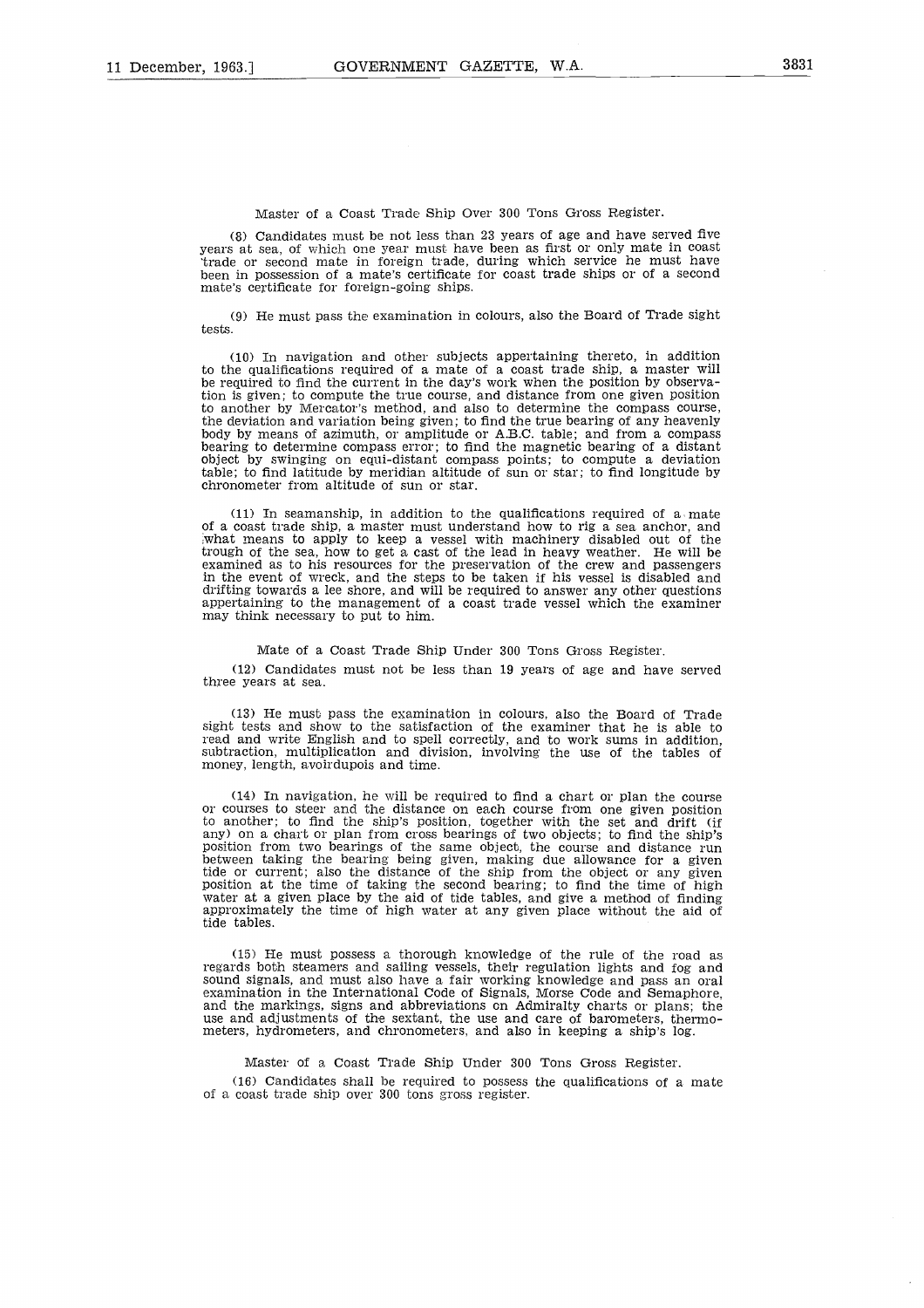(17) Candidates must be not less than 21 years of age and must have had at least three years' experience

- (a) in a harbour and river ship in the capacity of deck hand;
- (b) in a certificated motor boat in the capacity of coxswain; or
- (c) at sea as deck boy, ordinary or able seaman.

Candidates will be required to read and write a legible hand and to pass an examination in

- (1) the rule of the road;
- (2) the management of harbour and river ships;
- (3) local knowledge of the port applied for;
- (4) the compass;
- (5) sight tests as prescribed for the Mercantile Marine;
- (6) Semaphore, Elementary Morse, International Code.

### Coxswain of a Harbour and River Ship.

(19) Candidates must be not less than 19 years of age and must have had at least one years' experience in a motor launch or sailing vessel.

(20) Candidates will be required to pass an examination in

- (a) the rule of the road;
- (b) the management of harbour and river ships;
- (c) local knowledge of the area applied for;
- (d) sight test as prescribed for the Mercantile Marine.

## Third Class Engineer (Steam).

(21) Candidates must be not less than 21 years of age and must have served at least two years afloat as a fireman, or in any other higher capacity in the engine room or stokehold, or have served no less than one year afloat as a fireman, or in any other higher capacity in the engine room or stokehold and not less than one year in a workshop in the making or repairing of engines or boilers.

(22) He must be able to explain the use and position of the principal parts of condensing and non-condensing, simple, compound and triple expan-sion engines, and also the different kinds and arrangements of boilers and their mountings so used, including all valves, cocks, gauges, and connections in general use. He must understand the use of the salinometer, know how low-pressure boilers can be worked with sea-water, and how far the use of it is permissible in high pressure boilers; must know the cause and effect of incrustation, and greasy deposits on boiler heating surfaces, and how to prevent the same; must understand the water gauge, steam gauge, slide valve, link motion, and loose eccentric, the principle and construction of feed pumps and the common pumps about an engine; must know what defects may appear in any part of the machinery, and how such defects are prevented and remedied. He must be able to give a practical explanation of what ought to be done in the event of anything going wrong, and in ordinary circumstances must be able to do it.

(23) He must be able to write legibly and understand the first four rules (simple and compound) of arithmetic. He must also understand vulgar and decimal fractions, and be able to calculate the capacity of bunkers and rectangular and cylindrical tanks.

(24) The examiner may, with the approval of the manager, reject the application of any candidate whose qualifying service has been performed in small vessels or vessels plying on inland water.

### Third-class Engineer (Motor).

(25) Candidates must not be less than 21 years of age and must have served at least two years afloat as a greaser, or in any other higher capacity in the engineroom, or have served not less than one year afloat as a greaser, or in any other higher capacity in the engine room, and not less than one year in a workshop in the making or repairing of engines.